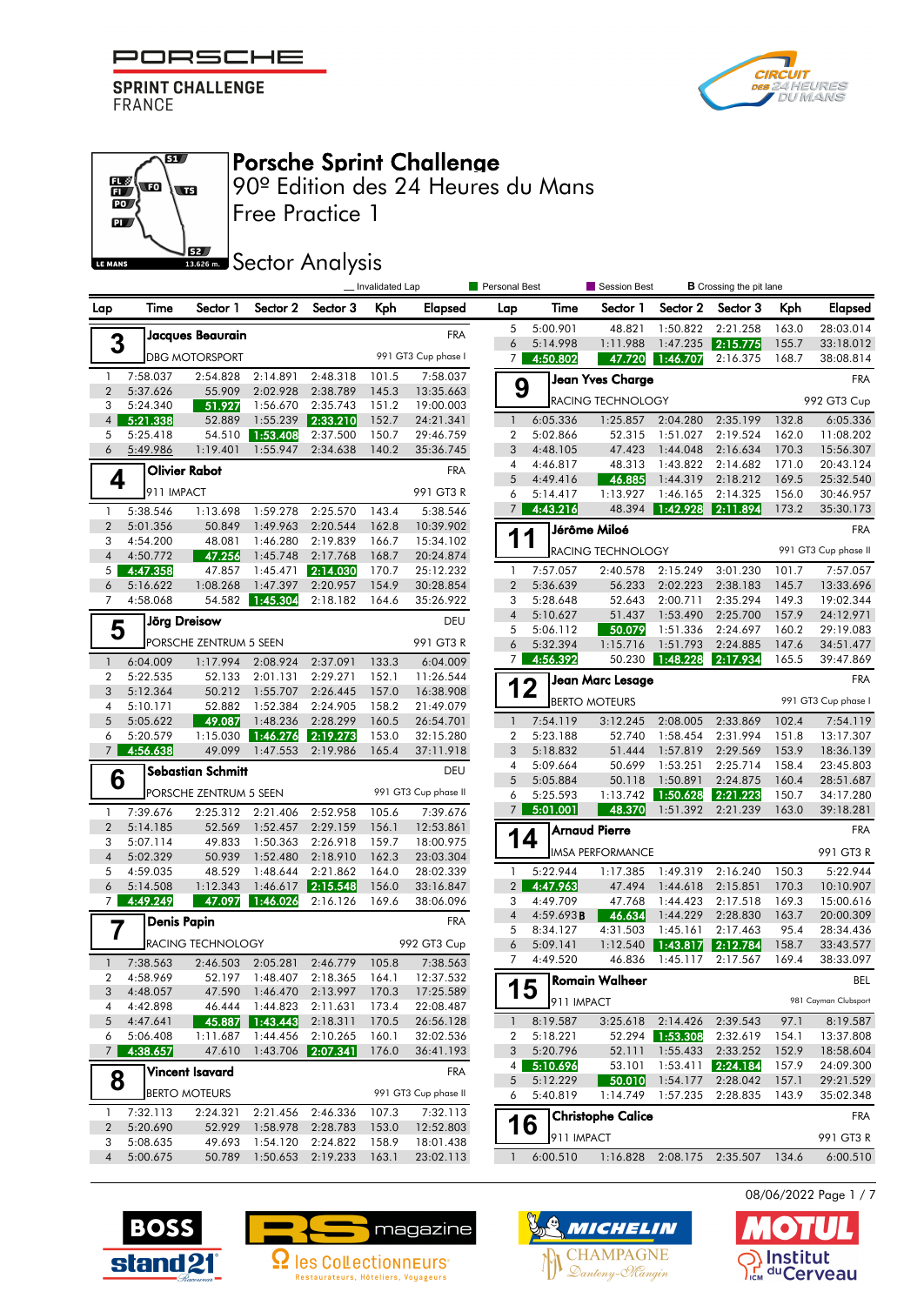

67

**WB** 

62

 $\mathbb{E}\left($  to

 $\mathbf{D}$  $\mathbf{p}$ 

LE MANS



# Porsche Sprint Challenge

Free Practice 1 90º Edition des 24 Heures du Mans

#### **SECOLOGY Analysis**

|                     |                          |                          |                      |                            | _ Invalidated Lap |                        | Personal Best                  |                      | Session Best             |                      | <b>B</b> Crossing the pit lane   |                |                       |
|---------------------|--------------------------|--------------------------|----------------------|----------------------------|-------------------|------------------------|--------------------------------|----------------------|--------------------------|----------------------|----------------------------------|----------------|-----------------------|
| Lap                 | Time                     | Sector 1                 | Sector 2             | Sector 3                   | Kph               | Elapsed                | Lap                            | Time                 | Sector 1                 | Sector 2             | Sector 3                         | Kph            | <b>Elapsed</b>        |
| $\overline{2}$      | 5:21.423                 | 53.461                   | 1:54.419             | 2:33.543                   | 152.6             | 11:21.933              |                                |                      | <b>Julien Jacquel</b>    |                      |                                  |                | <b>FRA</b>            |
| 3<br>4              | 5:13.823<br>5:20.461     | 51.974<br>56.872         | 1:54.118<br>1:57.109 | 2:27.731<br>2:26.480       | 156.3<br>153.1    | 16:35.756<br>21:56.217 | 24                             |                      | <b>TINSEAU RACING</b>    |                      |                                  |                | 992 GT3 Cup           |
| 5                   | 5:03.837                 | 50.357                   | 1:49.168             | 2:24.312                   | 161.4             | 27:00.054              | $\mathbf{1}$                   |                      |                          |                      |                                  |                |                       |
| 6                   | 5:22.127                 | 1:10.876                 | 1:49.050             | 2:22.201                   | 152.3             | 32:22.181              | $\overline{2}$                 | 6:12.650<br>5:07.597 | 1:29.960<br>48.362       | 2:06.837<br>1:52.758 | 2:35.853<br>2:26.477             | 130.2<br>159.5 | 6:12.650<br>11:20.247 |
| 7                   | 4:58.863                 | 48.518                   | 1:48.643             | 2:21.702                   | 164.1             | 37:21.044              | 3                              | 4:51.470             | 47.389                   | 1:46.700             | 2:17.381                         | 168.3          | 16:11.717             |
|                     |                          | <b>Laurent Cochard</b>   |                      |                            |                   | <b>FRA</b>             | 4                              | 4:44.226             | 45.637                   | 1:43.757             | 2:14.832                         | 172.6          | 20:55.943             |
| 19                  |                          |                          |                      |                            |                   |                        | 5                              | 4:49.916             | 49.734                   | 1:44.290             | 2:15.892                         | 169.2          | 25:45.859             |
|                     |                          | <b>BERTO MOTEURS</b>     |                      |                            |                   | 991 GT3 Cup phase II   | 6                              | 5:06.033             | 1:09.807                 | 1:43.533             | 2:12.693                         | 160.3          | 30:51.892             |
| $\mathbf{1}$        | 7:29.984                 | 2:37.617                 | 2:10.849             | 2:41.518                   | 107.9             | 7:29.984               | $7\overline{ }$                | 4:39.333             |                          | 45.790 1:42.419      | 2:11.124                         | 175.6          | 35:31.225             |
| $\overline{2}$      | 5:12.078                 | 51.828                   | 1:54.717             | 2:25.533                   | 157.2             | 12:42.062              |                                |                      | <b>Christophe Mayeur</b> |                      |                                  |                | <b>FRA</b>            |
| 3<br>$\overline{4}$ | 5:00.160<br>5:00.269     | 48.875<br>48.345         | 1:50.292<br>1:47.819 | 2:20.993<br>2:24.105       | 163.4<br>163.4    | 17:42.222<br>22:42.491 | 25                             |                      | <b>BERTO MOTEURS</b>     |                      |                                  |                | 991 GT3 Cup phase I   |
| 5                   | 4:54.818                 | 47.937                   | 1:47.809             | 2:19.072                   | 166.4             | 27:37.309              | 1                              | 8:19.009             |                          |                      |                                  |                |                       |
| 6                   | 5:09.026                 | 1:07.665                 | 1:45.841             | 2:15.520                   | 158.7             | 32:46.335              | $\overline{2}$                 | 5:26.947             | 3:10.182<br>55.654       | 2:24.290<br>1:55.416 | 2:44.537<br>2:35.877             | 97.3<br>150.0  | 8:19.009<br>13:45.956 |
| 7 <sup>1</sup>      | 4:47.057                 | 47.314                   | 1:45.651             | 2:14.092                   | 170.9             | 37:33.392              | 3                              | 5:27.906             | 53.027                   | 1:55.285             | 2:39.594                         | 149.6          | 19:13.862             |
|                     |                          | <b>Stéphane Girardot</b> |                      |                            |                   | <b>FRA</b>             | $\overline{4}$                 | 5:16.185             | 51.647                   | 1:53.562             | 2:30.976                         | 155.1          | 24:30.047             |
| 20                  |                          |                          |                      |                            |                   |                        | 5                              | 5:14.938             | 51.200                   | 1:53.690             | 2:30.048                         | 155.8          | 29:44.985             |
|                     |                          | <b>IMSA PERFORMANCE</b>  |                      |                            |                   | 992 GT3 Cup            | 6                              | 5:32.722             | 1:06.795                 | 1:54.718             | 2:31.209                         | 147.4          | 35:17.707             |
| $\overline{1}$      | 6:03.668                 | 1:42.243                 | 1:55.303             | 2:26.122                   | 133.5             | 6:03.668               |                                |                      | <b>Michel Nourry</b>     |                      |                                  |                | <b>FRA</b>            |
| $\boldsymbol{2}$    | 4:53.506                 | 48.269                   | 1:44.712             | 2:20.525                   | 167.1             | 10:57.174              | 27                             | 911 IMPACT           |                          |                      |                                  |                | 991 GT3 Cup phase II  |
| 3<br>4              | 4:47.447<br>4:42.746     | 46.045<br>45.794         | 1:43.356<br>1:42.776 | 2:18.046<br>2:14.176       | 170.7<br>173.5    | 15:44.621<br>20:27.367 |                                |                      |                          |                      |                                  |                |                       |
| 5 <sup>5</sup>      | 4:42.395                 | 46.074                   | 1:43.620             | 2:12.701                   | 173.7             | 25:09.762              | $\mathbf{1}$<br>$\overline{2}$ | 7:59.148<br>5:35.256 | 3:00.738<br>55.974       | 2:12.061<br>2:02.040 | 2:46.349<br>2:37.242             | 101.3<br>146.3 | 7:59.148<br>13:34.404 |
| 6                   | 5:02.341                 | 1:07.984                 | 1:42.215             | 2:12.142                   | 162.2             | 30:12.103              | 3                              | 5:15.418             | 52.236                   | 1:53.856             | 2:29.326                         | 155.5          | 18:49.822             |
| $\overline{7}$      | 5:40.012B                | 1:08.794                 | 1:44.372             | 2:46.846                   | 144.3             | 35:52.115              | $\overline{4}$                 | 5:09.169             | 52.250                   | 1:52.193             | 2:24.726                         | 158.7          | 23:58.991             |
|                     | <b>David Sarny</b>       |                          |                      |                            |                   | <b>FRA</b>             | 5                              | 5:05.360             | 49.369                   | 1:49.413             | 2:26.578                         | 160.6          | 29:04.351             |
| 21                  |                          |                          |                      |                            |                   |                        | 6                              | 5:42.552             | 1:14.083                 | 1:56.556             | 2:31.913                         | 143.2          | 34:46.903             |
|                     |                          | <b>BERTO MOTEURS</b>     |                      |                            |                   | 991 GT3 Cup phase II   | 7                              | 5:13.781             | 53.521                   | 1:57.015             | 2:23.245                         | 156.3          | 40:00.684             |
| $\mathbf{1}$        | 7:15.479                 | 2:36.960                 | 2:06.784             | 2:31.735                   | 111.4             | 7:15.479               |                                |                      | <b>Jean Glorieux</b>     |                      |                                  |                | <b>BEL</b>            |
| $\overline{2}$<br>3 | 5:06.394<br>5:00.095     | 49.420<br>48.668         | 1:52.065<br>1:47.991 | 2:24.909<br>2:23.436       | 160.1<br>163.5    | 12:21.873<br>17:21.968 | 28                             |                      | MARTINET BY ALMERAS      |                      |                                  |                | 992 GT3 Cup           |
| $\overline{4}$      | 4:55.099                 | 48.151                   | 1:49.135             | 2:17.813                   | 166.2             | 22:17.067              | $\overline{1}$                 | 6:39.913             | 2:06.559                 | 2:00.722             | 2:32.632                         | 121.4          | 6:39.913              |
| 5                   | 4:54.063                 | 48.198                   | 1:46.375             | 2:19.490                   | 166.8             | 27:11.130              | $\overline{2}$                 | 4:44.899             | 47.264                   | 1:45.611             | 2:12.024                         | 172.2          | 11:24.812             |
| 6                   | 5:11.650                 | 1:08.434                 | 1:46.296             | 2:16.920                   | 157.4             | 32:22.780              | 3                              | 4:41.664             | 46.609                   | 1:44.311             | 2:10.744                         | 174.2          | 16:06.476             |
| $\overline{7}$      | 4:49.558                 | 48.382                   | 1:46.272             | 2:14.904                   | 169.4             | 37:12.338              | 4                              | 4:35.005             | 44.124                   | 1:41.869             | 2:09.012                         | 178.4          | 20:41.481             |
|                     |                          | Jean Philippe Gambaro    |                      |                            |                   | <b>FRA</b>             | 5                              | 4:31.098             | 43.614                   | 1:40.835             | 2:06.649                         | 180.9          | 25:12.579             |
| 22                  | <b>CLRT</b>              |                          |                      |                            |                   | 992 GT3 Cup            | 6                              | 4:55.145             | 1:07.543                 | 1:41.052             | 2:06.550                         | 166.2          | 30:07.724             |
|                     |                          |                          |                      |                            |                   |                        |                                | 4:46.391             | 1:00.077                 | 1:41.537             | 2:04.777                         | 171.3          | 34:54.115             |
| $\overline{1}$      | 6:12.539B<br>2 12:21.679 | 1:21.190<br>8:07.283     | 2:01.038<br>1:52.335 | 2:50.311<br>2:22.061       | 130.3<br>66.1     | 6:12.539<br>18:34.218  | 8                              | 4:35.238B            | 45.897                   | 1:40.183             | 2:09.158                         | 178.2          | 39:29.353             |
| 3                   | 4:58.597                 | 47.716                   | 1:50.126             | 2:20.755                   | 164.3             | 23:32.815              | 29                             |                      | Julien Froment           |                      |                                  |                | <b>FRA</b>            |
| 4                   | 4:47.491                 | 46.660                   | 1:44.806             | 2:16.025                   | 170.6             | 28:20.306              |                                |                      | MARTINET BY ALMERAS      |                      |                                  |                | 992 GT3 Cup           |
| 5                   | 5:05.912                 | 1:13.861                 | 1:42.011             | 2:10.040                   | 160.4             | 33:26.218              | $\overline{1}$                 | 7:38.201             |                          |                      | 2:22.426 2:22.563 2:53.212 105.9 |                | 7:38.201              |
| 6                   | 4:36.503                 | 45.650                   |                      | 1:41.378 2:09.475          | 177.4             | 38:02.721              | 2                              | 5:29.584             |                          |                      | 55.475 2:00.677 2:33.432         | 148.8          | 13:07.785             |
|                     |                          | <b>Bernard Coisne</b>    |                      |                            |                   | <b>FRA</b>             | 3                              | 5:17.047             | 50.254                   | 1:58.584             | 2:28.209                         | 154.7          | 18:24.832             |
| 23                  |                          | <b>TINSEAU RACING</b>    |                      |                            |                   | 981 Cayman Clubsport   | 4                              | 5:02.489             | 48.511                   | 1:47.919             | 2:26.059                         | 162.2          | 23:27.321             |
|                     |                          |                          |                      |                            |                   |                        | 5                              | 5:00.709             | 49.024                   | 1:49.637             | 2:22.048                         | 163.1          | 28:28.030             |
| $\mathbf{1}$        | 8:04.561                 | 3:16.231                 | 2:15.965             | 2:32.365                   | 100.2             | 8:04.561               | 6                              | 5:16.834             | 1:11.247                 | 1:47.485             | 2:18.102                         | 154.8          | 33:44.864             |
| 2<br>3              | 5:31.792<br>5:28.046     | 52.594<br>52.284         | 2:01.663<br>1:59.782 | 2:37.535<br>2:35.980       | 147.8<br>149.5    | 13:36.353<br>19:04.399 | 7 <sup>1</sup>                 | 4:54.160             | 46.950                   | 1:47.030             | 2:20.180                         | 166.8          | 38:39.024             |
| 4                   | 5:18.325                 | 51.072                   | 1:54.749             | 2:32.504                   | 154.1             | 24:22.724              | <b>30</b>                      |                      | Sébastien Lajoux         |                      |                                  |                | <b>FRA</b>            |
| 5 <sup>1</sup>      | 5:17.909                 |                          | 51.523 1:53.761      | 2:32.625                   | 154.3             | 29:40.633              |                                |                      | <b>BERTO MOTEURS</b>     |                      |                                  |                | 992 GT3 Cup           |
| 6                   | 5:27.227                 |                          |                      | 1:06.715 1:54.096 2:26.416 | 149.9             | 35:07.860              | $\mathbf{1}$                   | 6:49.960             |                          |                      | 2:35.097 1:52.392 2:22.471       | 118.4          | 6:49.960              |
|                     |                          |                          |                      |                            |                   |                        | $\overline{2}$                 | 4:50.960             | 48.271                   |                      | 1:44.646 2:18.043                | 168.6          | 11:40.920             |







3 4:44.871 46.573 1:43.716 2:14.582 172.2 16:25.791

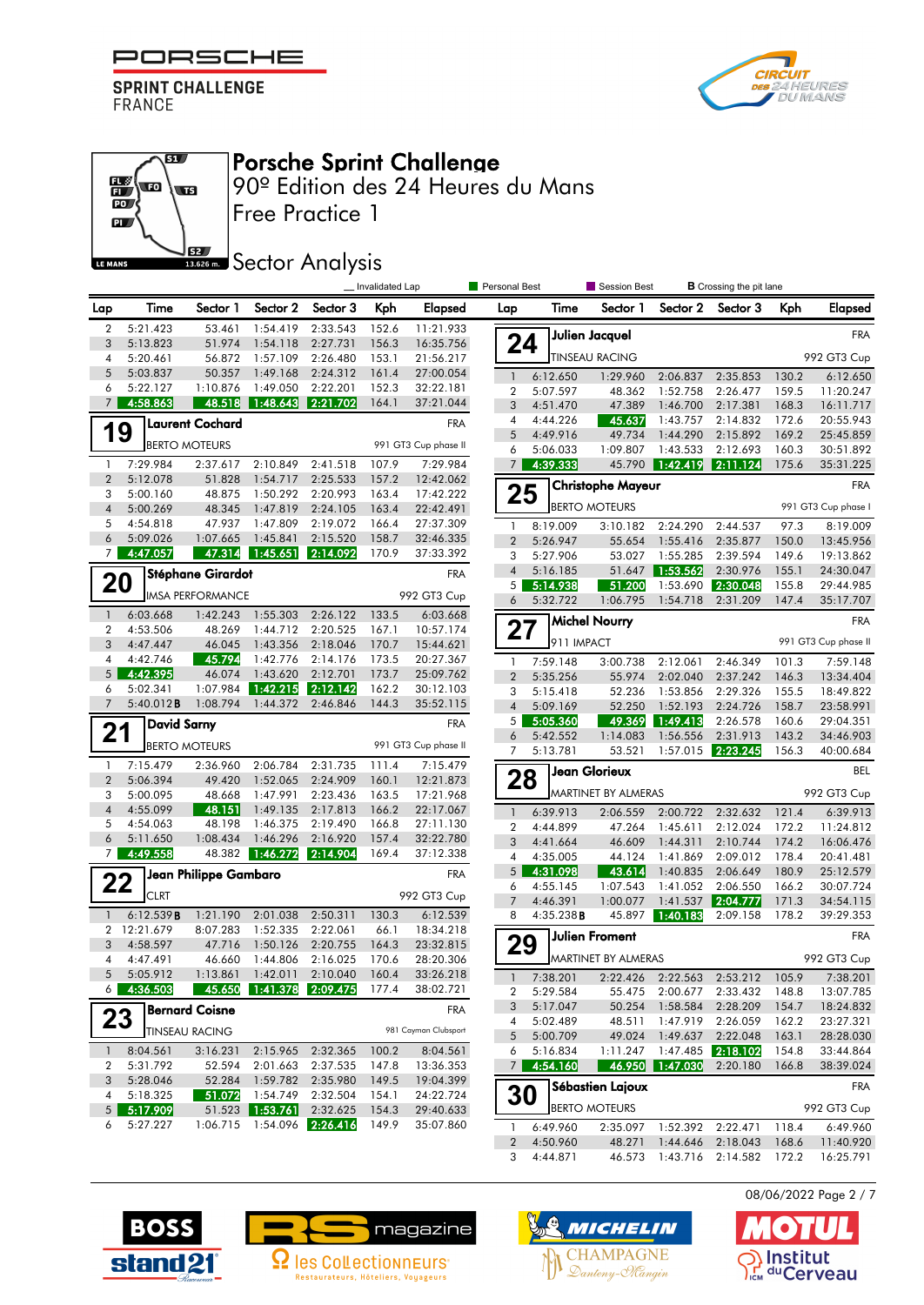

எ

 $\overline{\mathbf{w}}$ 

62

 $\mathbb{E}\left( \mathbf{r}\right)$ 

 $\overline{\mathbf{D}}$  $\mathbf{p}$ 

LE MANS



# Porsche Sprint Challenge

Free Practice 1 90º Edition des 24 Heures du Mans

## **SECOLOGY** Analysis

|                                |                      |                       | Session Best<br>_ Invalidated Lap<br>Personal Best<br><b>B</b> Crossing the pit lane |                      |                |                        |                     |                      |                        |                      |                               |                |                        |
|--------------------------------|----------------------|-----------------------|--------------------------------------------------------------------------------------|----------------------|----------------|------------------------|---------------------|----------------------|------------------------|----------------------|-------------------------------|----------------|------------------------|
| Lap                            | Time                 | Sector 1              | Sector 2                                                                             | Sector 3             | Kph            | Elapsed                | Lap                 | Time                 | Sector 1               | Sector 2             | Sector 3                      | Kph            | <b>Elapsed</b>         |
| $\overline{4}$                 | 4:38.935             | 45.870                | 1:42.398                                                                             | 2:10.667             | 175.9          | 21:04.726              | $\overline{1}$      | 6:48.017             | 1:59.443               | 2:03.988             | 2:44.586                      | 118.9          | 6:48.017               |
| 5                              | 4:40.890             | 45.864                | 1:42.660                                                                             | 2:12.366             | 174.6          | 25:45.616              | $\overline{2}$      | 5:11.131             | 53.230                 | 1:53.220             | 2:24.681                      | 157.7          | 11:59.148              |
| 6                              | 4:55.773             | 1:05.201              | 1:42.085                                                                             | 2:08.487             | 165.8          | 30:41.389              | 3                   | 4:58.496             | 48.893                 | 1:48.777             | 2:20.826                      | 164.3          | 16:57.644              |
| 7 <sup>1</sup>                 | 4:35.642             | 45.619                | 1:42.347                                                                             | 2:07.676             | 178.0          | 35:17.031              | 4                   | 4:55.815             | 48.244                 | 1:46.495             | 2:21.076                      | 165.8          | 21:53.459              |
| 32                             |                      | Mohammad J. Alkazemi  |                                                                                      |                      |                | <b>KWT</b>             | 5<br>6              | 4:56.869<br>5:11.125 | 48.512<br>1:09.946     | 1:45.645<br>1:44.944 | 2:22.712<br>2:16.235          | 165.2<br>157.7 | 26:50.328<br>32:01.453 |
|                                | <b>ID RACING</b>     |                       |                                                                                      |                      |                | 992 GT3 Cup            | $7^{\circ}$         | 4:46.260             | 47.761                 | 1:45.720             | 2:12.779                      | 171.4          | 36:47.713              |
| $\mathbf{1}$                   | 6:26.747             | 1:35.646              | 2:07.760                                                                             | 2:43.341             | 125.5          | 6:26.747               |                     |                      |                        |                      |                               |                |                        |
| 2                              | 5:25.883             | 52.728                | 1:57.285                                                                             | 2:35.870             | 150.5          | 11:52.630              | 43                  |                      | <b>Lionel Rigaud</b>   |                      |                               |                | <b>FRA</b>             |
| 3 <sup>1</sup>                 | 5:16.256             | 51.307                | 1:51.831                                                                             | 2:33.118             | 155.1          | 17:08.886              |                     | <b>DSR RACING</b>    |                        |                      |                               |                | 991 GT3 Cup phase II   |
| 4                              | 6:05.536B            | 49.906                | 1:49.046                                                                             | 3:26.584             | 134.2          | 23:14.422              | -1                  | 7:41.708             | 2:33.494               | 2:14.388             | 2:53.826                      | 105.1          | 7:41.708               |
| 5                              | 8:27.792B            | 3:43.901              | 1:58.669                                                                             | 2:45.222             | 96.6           | 31:42.214              | $\overline{2}$      | 5:27.068             | 53.209                 | 2:00.986             | 2:32.873                      | 150.0          | 13:08.776              |
|                                |                      | Marlon Hernandez      |                                                                                      |                      |                | <b>FRA</b>             | 3                   | 5:10.708             | 50.805                 | 1:55.121             | 2:24.782                      | 157.9          | 18:19.484              |
| 33                             | <b>CLRT</b>          |                       |                                                                                      |                      |                | 992 GT3 Cup            | $\overline{4}$<br>5 | 5:00.213<br>5:02.064 | 48.946<br>49.361       | 1:49.195<br>1:47.887 | 2:22.072<br>2:24.816          | 163.4<br>162.4 | 23:19.697<br>28:21.761 |
| $\mathbf{1}$                   | 5:39.229             | 1:22.266              | 1:58.619                                                                             | 2:18.344             | 143.1          | 5:39.229               | 6                   | 5:17.827             | 1:13.265               | 1:47.102             | 2:17.460                      | 154.3          | 33:39.588              |
| $\overline{2}$                 | 4:40.957             | 47.092                | 1:43.967                                                                             | 2:09.898             | 174.6          | 10:20.186              | 7                   | 4:48.344             | 47.194                 | 1:45.821             | 2:15.329                      | 170.1          | 38:27.932              |
| 3                              | 4:40.824             | 44.428                | 1:42.459                                                                             | 2:13.937             | 174.7          | 15:01.010              |                     | <b>Cyril Caillo</b>  |                        |                      |                               |                | <b>FRA</b>             |
| $\overline{4}$                 | 4:41.611             | 46.587                | 1:44.788                                                                             | 2:10.236             | 174.2          | 19:42.621              | 44                  |                      |                        |                      |                               |                |                        |
| 5                              | 4:37.443             | 44.946                | 1:42.864                                                                             | 2:09.633             | 176.8          | 24:20.064              |                     |                      | RACING TECHNOLOGY      |                      |                               |                | 991 GT3 Cup phase II   |
| 6                              | 4:39.138             | 45.221                | 1:42.576                                                                             | 2:11.341             | 175.7          | 28:59.202              | -1                  | 6:52.934             | 2:13.376               | 2:04.995             | 2:34.563                      | 117.5          | 6:52.934               |
| 7<br>8 <sup>1</sup>            | 4:56.341<br>4:33.485 | 1:09.670<br>44.190    | 1:42.109                                                                             | 2:04.562             | 165.5<br>179.4 | 33:55.543<br>38:29.028 | $\overline{2}$<br>3 | 5:08.538<br>4:59.713 | 51.521<br>48.333       | 1:53.780<br>1:49.187 | 2:23.237<br>2:22.193          | 159.0<br>163.7 | 12:01.472              |
|                                |                      |                       | ∥ 1:40.176∣                                                                          | 2:09.119             |                |                        | 4                   | 4:58.519             | 49.360                 | 1:49.973             | 2:19.186                      | 164.3          | 17:01.185<br>21:59.704 |
| 34                             |                      | Gabriele Rindone      |                                                                                      |                      |                | <b>LUX</b>             | 5                   | 5:01.472             | 48.857                 | 1:48.825             | 2:23.790                      | 162.7          | 27:01.176              |
|                                |                      | <b>MANTHEY RACING</b> |                                                                                      |                      |                | 992 GT3 Cup            | 6                   | 5:18.115             | 1:10.357               | 1:49.514             | 2:18.244                      | 154.2          | 32:19.291              |
| $\mathbf{1}$                   | 6:38.916             | 1:49.754              | 2:10.346                                                                             | 2:38.816             | 121.7          | 6:38.916               | $7\overline{ }$     | 4:52.253             | 47.852                 | 1:47.208             | 2:17.193                      | 167.8          | 37:11.544              |
| $\overline{2}$                 | 5:07.327             | 49.732                | 1:51.697                                                                             | 2:25.898             | 159.6          | 11:46.243              |                     |                      | <b>Boris Gimond</b>    |                      |                               |                | <b>FRA</b>             |
| 3                              | 5:03.487             | 49.824                | 1:50.553                                                                             | 2:23.110             | 161.6          | 16:49.730              | 45                  |                      | <b>BERTO MOTEURS</b>   |                      |                               |                | 992 GT3 Cup            |
| $\sqrt{4}$                     | 4:55.269             | 48.656                | 1:47.822                                                                             | 2:18.791             | 166.1          | 21:44.999              |                     |                      |                        |                      |                               |                |                        |
| 5<br>6                         | 4:50.132<br>5:09.348 | 48.978<br>1:11.793    | 1:46.959<br>1:45.149                                                                 | 2:14.195<br>2:12.406 | 169.1<br>158.6 | 26:35.131<br>31:44.479 | 1<br>$\overline{2}$ | 7:47.392<br>5:10.089 | 2:38.701<br>52.058     | 2:11.628<br>1:52.969 | 2:57.063<br>2:25.062          | 103.8<br>158.2 | 7:47.392<br>12:57.481  |
| 7 <sup>1</sup>                 | 4:36.277             | 45.818                | 1:43.001                                                                             | 2:07.458             | 177.6          | 36:20.756              | 3                   | 5:02.882             | 49.055                 | 1:49.295             | 2:24.532                      | 162.0          | 18:00.363              |
|                                |                      | <b>Fuad Sawaya</b>    |                                                                                      |                      |                | <b>USA</b>             | $\overline{4}$      | 5:08.061             | 50.880                 | 1:56.283             | 2:20.898                      | 159.2          | 23:08.424              |
| 35                             |                      |                       |                                                                                      |                      |                |                        | 5                   | 4:55.620             | 48.968                 | 1:46.222             | 2:20.430                      | 165.9          | 28:04.044              |
|                                |                      | <b>MANTHEY RACING</b> |                                                                                      |                      |                | 992 GT3 Cup            | 6                   | 5:20.544             | 1:13.918               | 1:46.095             | 2:20.531                      | 153.0          | 33:24.588              |
| $\mathbf{1}$                   | 6:48.285             | 2:00.447              | 2:04.101                                                                             | 2:43.737             | 118.9          | 6:48.285               | $\overline{7}$      | 4:48.529             | 48.957                 | 1:45.216             | 2:14.356                      | 170.0          | 38:13.117              |
| $\boldsymbol{2}$               | 5:04.710             | 50.737                | 1:48.704                                                                             | 2:25.269             | 161.0          | 11:52.995              | 46                  |                      | Gregg Gorski           |                      |                               |                | <b>USA</b>             |
| 3<br>$\overline{4}$            | 4:59.344<br>4:54.340 | 48.669<br>47.685      | 1:48.009<br>1:47.996                                                                 | 2:22.666<br>2:18.659 | 163.9<br>166.7 | 16:52.339<br>21:46.679 |                     |                      | <b>HRT PERFORMANCE</b> |                      |                               |                | 992 GT3 Cup            |
| 5                              | 4:50.356             | 47.876                | 1:46.910                                                                             | 2:15.570             | 168.9          | 26:37.035              | $\overline{1}$      | 7:50.103             | 2:45.072               | 2:12.743             | 2:52.288                      | 103.2          | 7:50.103               |
| 6                              | 5:06.189             | 1:09.432              | 1:44.582                                                                             | 2:12.175             | 160.2          | 31:43.224              | $\overline{2}$      | 5:20.212             | 54.108                 | 1:55.930             | 2:30.174                      | 153.2          | 13:10.315              |
| 7 <sup>1</sup>                 | 4:36.513             | 45.617                | 1:43.423                                                                             | 2:07.473             | 177.4          | 36:19.737              | 3                   | 5:06.301             | 50.702                 | 1:51.682             | 2:23.917                      | 160.1          | 18:16.616              |
|                                |                      | ヿAlexander Schwarzer  |                                                                                      |                      |                | DEU                    | 4                   | 5:02.963             | 49.289                 | 1:48.139             | 2:25.535                      | 161.9          | 23:19.579              |
| 36                             |                      |                       |                                                                                      |                      |                |                        | 5                   | 5:04.734             | 51.591                 | 1:46.727             | 2:26.416                      | 161.0          | 28:24.313              |
|                                |                      | MANTHEY RACING        |                                                                                      |                      |                | 992 GT3 Cup            | 6<br>7 <sup>1</sup> | 5:16.777<br>4:55.920 | 1:12.034<br>48.335     | 1:46.539             | 2:18.204<br>1:51.615 2:15.970 | 154.9<br>165.8 | 33:41.090<br>38:37.010 |
| $\mathbf{1}$<br>$\overline{2}$ | 6:39.659<br>5:07.937 | 1:52.012<br>49.811    | 2:08.784<br>1:51.866                                                                 | 2:38.863<br>2:26.260 | 121.4<br>159.3 | 6:39.659<br>11:47.596  |                     |                      |                        |                      |                               |                |                        |
| 3                              | 5:02.807             | 48.994                | 1:50.899                                                                             | 2:22.914             | 162.0          | 16:50.403              | 47                  |                      | Axel Sartingen         |                      |                               |                | <b>GEU</b>             |
| $\sqrt{4}$                     | 4:54.897             | 48.538                | 1:48.374                                                                             | 2:17.985             | 166.3          | 21:45.300              |                     |                      | <b>HRT PERFORMANCE</b> |                      |                               |                | 992 GT3 Cup            |
| 5                              | 4:50.157             | 47.755                | 1:46.862                                                                             | 2:15.540             | 169.1          | 26:35.457              | $\mathbf{1}$        | 6:46.593             | 2:11.837               | 1:57.324             | 2:37.432                      | 119.4          | 6:46.593               |
| 6                              | 5:05.522             | 1:07.583              | 1:45.810                                                                             | 2:12.129             | 160.6          | 31:40.979              | $\mathbf{2}$        | 5:03.484             | 50.550                 | 1:48.300             | 2:24.634                      | 161.6          | 11:50.077              |
| 7 <sup>1</sup>                 | 4:38.076             | 45.663                | 1:45.131                                                                             | 2:07.282             | 176.4          | 36:19.055              | 3                   | 5:10.227B            | 49.713                 | 1:49.138             | 2:31.376                      | 158.1          | 17:00.304              |
|                                |                      | Luc Vanderfeesten     |                                                                                      |                      |                | BEL                    | 4                   | 6:55.554<br>4:48.198 | 2:49.147<br>48.267     | 1:47.006             | 2:19.401                      | 118.0          | 23:55.858              |
| 37                             |                      | <b>MANTHEY RACING</b> |                                                                                      |                      |                | 992 GT3 Cup            | 5<br>6              | 5:01.637             | 1:09.853               | 1:45.060             | 2:14.871<br>1:44.095 2:07.689 | 170.2<br>162.6 | 28:44.056<br>33:45.693 |
|                                |                      |                       |                                                                                      |                      |                |                        | 7                   | 4:34.095             |                        |                      | 46.553 1:42.613 2:04.929      | 179.0          | 38:19.788              |







08/06/2022 Page 3 / 7

 $\bullet$  $\mathbf{A}$ 

nstitut S<sub>ICM</sub> du Cerveau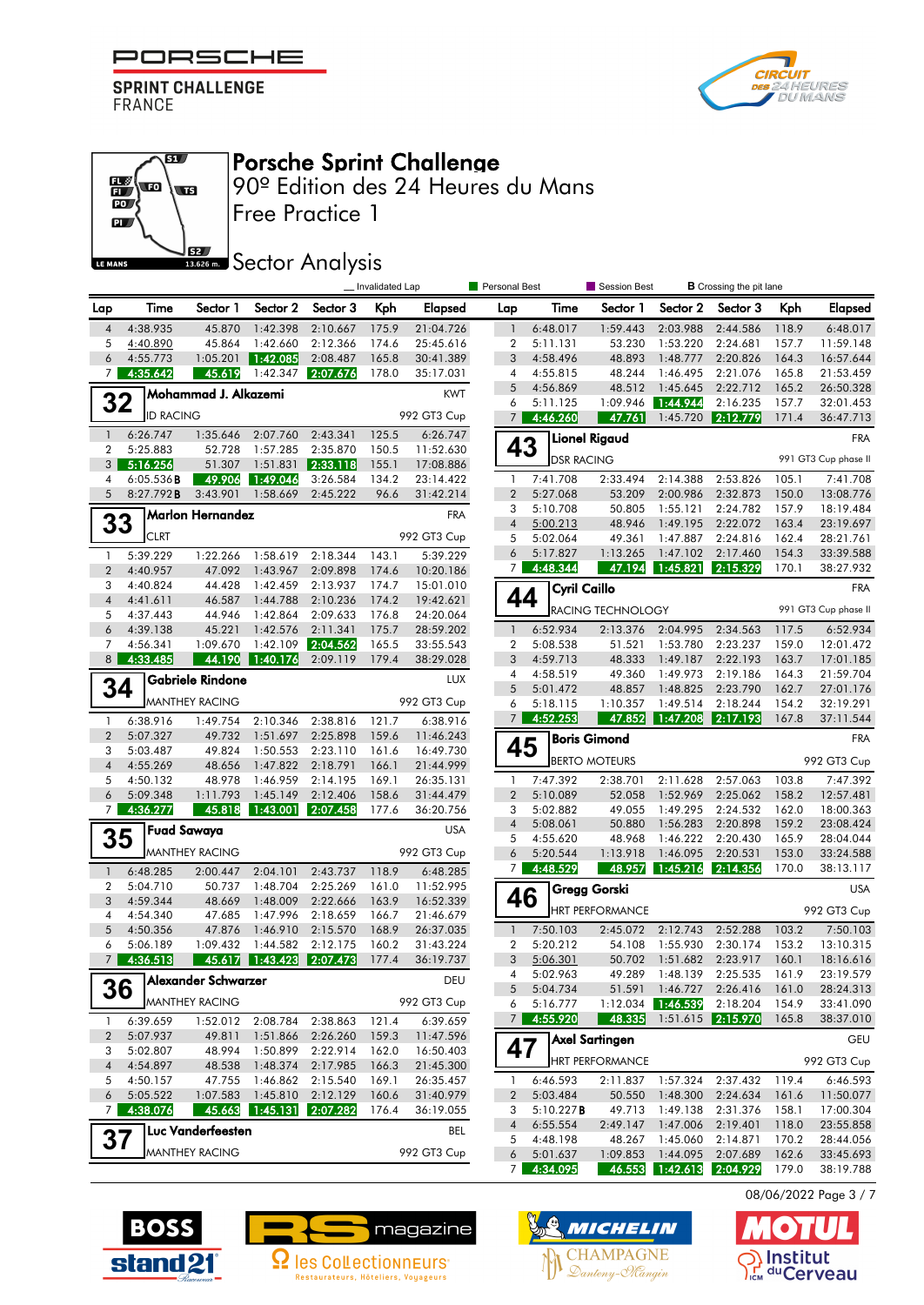

67

**STE** 

62

 $\mathbb{E}\left( \mathbf{r}\right)$ 

 $\overline{\mathbb{D}}$  $\mathbf{p}$ 

LE MANS



# Porsche Sprint Challenge

Free Practice 1 90º Edition des 24 Heures du Mans

**SECTOR** Sector Analysis

|                      |                      |                          |                            |                      | Invalidated Lap |                                    | <b>Personal Best</b>    |                       | Session Best                  |                        | <b>B</b> Crossing the pit lane |                |                          |
|----------------------|----------------------|--------------------------|----------------------------|----------------------|-----------------|------------------------------------|-------------------------|-----------------------|-------------------------------|------------------------|--------------------------------|----------------|--------------------------|
| Lap                  | Time                 | Sector 1                 | Sector 2                   | Sector 3             | Kph             | <b>Elapsed</b>                     | Lap                     | Time                  | Sector 1                      | Sector 2               | Sector 3                       | Kph            | <b>Elapsed</b>           |
|                      | Kerong Li            |                          |                            |                      |                 | <b>CHN</b>                         | 5                       | 5:40.209              | 1:12.846                      | 1:54.219               | 2:33.144                       | 144.2          | 31:32.717                |
| 48                   |                      | <b>HRT PERFORMANCE</b>   |                            |                      |                 | 992 GT3 Cup                        | 6                       | 5:08.552              | 50.189                        | 1:54.945               | 2:23.418                       | 159.0          | 36:41.269                |
| $\mathbf{1}$         | 7:52.506             | 2:44.234                 | 2:15.909                   | 2:52.363             | 102.7           | 7:52.506                           | 59                      |                       | Pierre Vassallo               |                        |                                |                | <b>FRA</b>               |
| 2                    | 5:33.781             | 53.463                   | 2:02.077                   | 2:38.241             | 147.0           | 13:26.287                          |                         |                       | <b>IMSA PERFORMANCE</b>       |                        |                                |                | 991 GT3 Cup phase I      |
| 3                    | 5:30.897             | 51.644                   | 2:00.167                   | 2:39.086             | 148.2           | 18:57.184                          | $\mathbf{1}$            | 7:49.230              | 2:41.804                      | 2:14.764               | 2:52.662                       | 103.4          | 7:49.230                 |
| 4                    | 5:19.665             | 51.750                   | 1:57.885                   | 2:30.030             | 153.5           | 24:16.849                          | $\overline{2}$          | 5:20.383              | 54.165                        | 1:54.615               | 2:31.603                       | 153.1          | 13:09.613                |
| 5                    | 5:04.450             | 49.444                   | 1:50.871                   | 2:24.135             | 161.1           | 29:21.299                          | 3                       | 5:10.558              | 50.675                        | 1:55.132               | 2:24.751                       | 158.0          | 18:20.171                |
| 6<br>$\overline{7}$  | 5:27.309<br>4:53.549 | 1:16.617<br>52.425       | 1:50.156<br>1:45.655       | 2:20.536<br>2:15.469 | 149.9<br>167.1  | 34:48.608<br>39:42.157             | 4<br>5                  | 5:09.411<br>5:38.509B | 49.122<br>50.371              | 1:50.668<br>1:54.804   | 2:29.621<br>2:53.334           | 158.5<br>144.9 | 23:29.582<br>29:08.091   |
|                      |                      |                          |                            |                      |                 |                                    |                         |                       |                               |                        |                                |                |                          |
| 49                   |                      | Aurelijus Rusteika       |                            |                      |                 | LTU                                | 61                      |                       | <b>Adrian D'Silva</b>         |                        |                                |                | MYS                      |
|                      |                      | <b>HRT PERFORMANCE</b>   |                            |                      |                 | 992 GT3 Cup                        |                         |                       | <b>EARL BAMBER MOTORSPORT</b> |                        |                                |                | 991 GT3 R                |
| 1                    | 7:17.609             | 2:23.113                 | 2:14.054                   | 2:40.442             | 110.9           | 7:17.609                           | 1                       | 6:08.747              | 1:19.728                      | 2:09.626               | 2:39.393                       | 131.6          | 6:08.747                 |
| $\overline{2}$       | 5:16.861             | 50.186                   | 1:54.200                   | 2:32.475             | 154.8           | 12:34.470                          | $\overline{2}$          | 5:10.591              | 49.635                        | 1:54.450               | 2:26.506                       | 157.9          | 11:19.338                |
| 3<br>$\overline{4}$  | 5:11.754<br>5:02.732 | 50.250<br>50.136         | 1:54.962<br>1:47.724       | 2:26.542<br>2:24.872 | 157.3<br>162.0  | 17:46.224                          | 3<br>$\sqrt{4}$         | 4:53.198<br>4:45.405  | 50.676<br>46.929              | 1:46.871<br>1:46.202   | 2:15.651<br>2:12.274           | 167.3<br>171.9 | 16:12.536                |
| 5                    | 4:56.769             | 49.738                   | 1:47.381                   | 2:19.650             | 165.3           | 22:48.956<br>27:45.725             | 5                       | 4:44.233              | 46.824                        | 1:44.183               | 2:13.226                       | 172.6          | 20:57.941<br>25:42.174   |
| 6                    | 5:13.256             | 1:12.898                 | <u>1:46.197</u>            | 2:14.161             | 156.6           | 32:58.981                          | 6                       | 5:05.889              | 1:12.756                      | 1:41.941               | 2:11.192                       | 160.4          | 30:48.063                |
| $\overline{7}$       | 4:45.932             | 46.206                   | 1:46.384                   | 2:13.342             | 171.6           | 37:44.913                          | $\overline{7}$          | 4:39.074              | 45.698                        | 1:40.704               | 2:12.672                       | 175.8          | 35:27.137                |
|                      |                      | Michel Ettouati          |                            |                      |                 | <b>FRA</b>                         |                         |                       | <b>Ioannis Plagos</b>         |                        |                                |                | <b>GRC</b>               |
| 50                   |                      | <b>IMSA PERFORMANCE</b>  |                            |                      |                 | 992 GT3 Cup                        | 62                      |                       | AD MOMENTUM RACING by VTP     |                        |                                |                | 981 Cayman Clubsport     |
| $\mathbf{1}$         | 6:35.071B            | 1:31.039                 | 2:10.226                   | 2:53.806             | 122.8           | 6:35.071                           | $\mathbf{1}$            | 9:10.566              | 3:41.728                      | 2:42.574               | 2:46.264                       | 88.1           | 9:10.566                 |
| 2                    | 6:44.161             | 2:20.312                 | 1:58.123                   | 2:25.726             | 121.4           | 13:19.232                          | 2                       | 5:31.143              | 54.545                        | 2:01.198               | 2:35.400                       | 148.1          | 14:41.709                |
| 3                    | 5:01.932             | 49.956                   | 1:49.797                   | 2:22.179             | 162.5           | 18:21.164                          | 3                       | 5:20.751              | 50.918                        | 2:02.883               | 2:26.950                       | 152.9          | 20:02.460                |
| 4                    | 4:53.725             | 48.544                   | 1:47.293                   | 2:17.888             | 167.0           | 23:14.889                          | 4                       | 5:22.755              | 54.566                        | 1:58.754               | 2:29.435                       | 152.0          | 25:25.215                |
| 5                    | 4:49.393             | 49.390                   | 1:44.883                   | 2:15.120             | 169.5           | 28:04.282                          | 5                       | 5:34.388              | 1:08.214                      | 1:54.633               | 2:31.541                       | 146.7          | 30:59.603                |
| 6<br>$7\overline{ }$ | 5:17.666<br>4:43.391 | 1:15.648<br>46.033       | 1:44.922<br>1:43.946       | 2:17.096<br>2:13.412 | 154.4<br>173.1  | 33:21.948<br>38:05.339             | <sup>6</sup>            | 5:05.353              | 52.359                        | 1:51.676               | 2:21.318                       | 160.6          | 36:04.956                |
|                      |                      |                          |                            |                      |                 |                                    | 64                      |                       | <b>Dimitri Verza</b>          |                        |                                |                | <b>FRA</b>               |
| 56                   |                      | <b>Patrice Garrouste</b> |                            |                      |                 | <b>FRA</b><br>981 Cayman Clubsport |                         |                       | CG MOTORSPORT                 |                        |                                |                | 718 Cayman Clubsport     |
|                      | <b>DS EVENTS</b>     |                          |                            |                      |                 |                                    | $\mathbf{1}$            | 8:13.716              | 3:18.553                      | 2:17.076               | 2:38.087                       | 98.3           | 8:13.716                 |
| $\mathbf{1}$         | 7:50.896             | 3:13.819                 | 2:04.742                   | 2:32.335             | 103.1           | 7:50.896                           | $\overline{\mathbf{2}}$ | 5:22.990              | 49.972                        | 1:56.422               | 2:36.596                       | 151.9          | 13:36.706                |
| $\overline{2}$<br>3  | 5:00.134<br>4:54.871 | 50.844<br>47.373         | 1:50.764<br>1:49.446       | 2:18.526<br>2:18.052 | 163.4<br>166.4  | 12:51.030<br>17:45.901             | 3<br>4                  | 5:13.470<br>5:05.252  | 51.333<br>50.263              | 1:53.981<br>1:51.694   | 2:28.156<br>2:23.295           | 156.5<br>160.7 | 18:50.176<br>23:55.428   |
| $\overline{4}$       | 4:55.426             | 47.895                   | 1:48.368                   | 2:19.163             | 166.0           | 22:41.327                          | 5                       | 5:02.698              | 49.921                        | 1:49.106               | 2:23.671                       | 162.1          | 28:58.126                |
| 5                    | 4:52.467             | 47.168                   | 1:48.681                   | 2:16.618             | 167.7           | 27:33.794                          | 6                       | 5:20.469              | 1:10.045                      | 1:49.033               | 2:21.391                       | 153.1          | 34:18.595                |
| 6                    | 5:13.172             | 1:09.234                 | 1:48.984                   | 2:14.954             | 156.6           | 32:46.966                          | $\overline{7}$          | 4:55.376              | 47.977                        | 1:49.497               | 2:17.902                       | 166.1          | 39:13.971                |
| 7                    | 5:16.224B            | 47.401                   | 1:51.179                   | 2:37.644             | 155.1           | 38:03.190                          |                         |                       | Hervé Tremblaye               |                        |                                |                | <b>FRA</b>               |
| 57                   |                      | Guillaume Raynaud        |                            |                      |                 | <b>FRA</b>                         | 65                      |                       | PORSCHE LORIENT RACING        |                        |                                |                | 992 GT3 Cup              |
|                      | <b>DS EVENTS</b>     |                          |                            |                      |                 | 981 Cayman Clubsport               | 1                       | 5:37.397              | 1:21.728                      | 1:57.786               | 2:17.883                       | 143.8          | 5:37.397                 |
| $\mathbf{1}$         | 8:23.003             |                          | 3:23.515 2:15.402 2:44.086 |                      | 96.5            | 8:23.003                           |                         | 2 4:39.636            |                               | 45.693 1:44.421        |                                |                | 2:09.522 175.4 10:17.033 |
| 2                    | 5:26.699             |                          | 53.870 1:59.009 2:33.820   |                      | 150.1           | 13:49.702                          | 3                       | 4:41.476              | 45.066                        | 1:42.854               | 2:13.556                       | 174.3          | 14:58.509                |
| 3                    | 5:31.639             | 51.025                   | 1:57.391                   | 2:43.223             | 147.9           | 19:21.341                          | $\overline{4}$          | 4:37.231              | 44.989                        | 1:44.231               | 2:08.011                       | 176.9          | 19:35.740                |
| 4                    | 5:19.640             | 52.490                   | 1:57.232                   | 2:29.918             | 153.5           | 24:40.981                          | 5                       | 4:40.362              | 44.480                        | 1:43.479               | 2:12.403                       | 175.0          | 24:16.102                |
| 5 <sup>1</sup>       | 5:17.172             | 50.805                   | 1:56.297                   | 2:30.070             | 154.7           | 29:58.153                          | 6                       | 4:40.239              | 46.257                        | 1:42.987               | 2:10.995                       | 175.0          | 28:56.341                |
| 6                    | 5:43.183             | 1:15.495                 | 1:58.392                   | 2:29.296             | 142.9           | 35:41.336                          | 7<br>8 <sup>1</sup>     | 4:58.139<br>4:33.510  | 1:09.451<br>43.508            | 1:42.809<br>  1:41.616 | 2:05.879<br>2:08.386           | 164.5<br>179.3 | 33:54.480<br>38:27.990   |
| 58                   |                      | François-Xavier Bourdin  |                            |                      |                 | <b>FRA</b>                         |                         |                       |                               |                        |                                |                |                          |
|                      | <b>DS EVENTS</b>     |                          |                            |                      |                 | 981 Cayman Clubsport               | 66                      |                       | <b>Howard Blank</b>           |                        |                                |                | <b>USA</b>               |
| $\mathbf{1}$         | 9:22.359             |                          | 3:30.319 2:50.902 3:01.138 |                      | 86.3            | 9:22.359                           |                         | <b>CLRT</b>           |                               |                        |                                |                | 992 GT3 Cup              |
| 2                    | 5:45.205             | 53.687                   | 2:00.882                   | 2:50.636             | 142.1           | 15:07.564                          | $\mathbf{1}$            | 6:11.355              | 1:36.199                      | 1:59.430               | 2:35.726                       | 130.7          | 6:11.355                 |
| 3                    | 5:21.903             | 51.076                   | 1:55.071                   | 2:35.756             | 152.4           | 20:29.467                          | 2                       | 4:59.333              | 47.476                        | 1:52.790               | 2:19.067                       | 163.9          | 11:10.688                |
| 4                    | 5:23.041             | 51.805                   | 1:57.754 2:33.482          |                      | 151.8           | 25:52.508                          | 3                       | 4:45.932              | 46.239                        | 1:44.287 2:15.406      |                                | 171.6          | 15:56.620                |







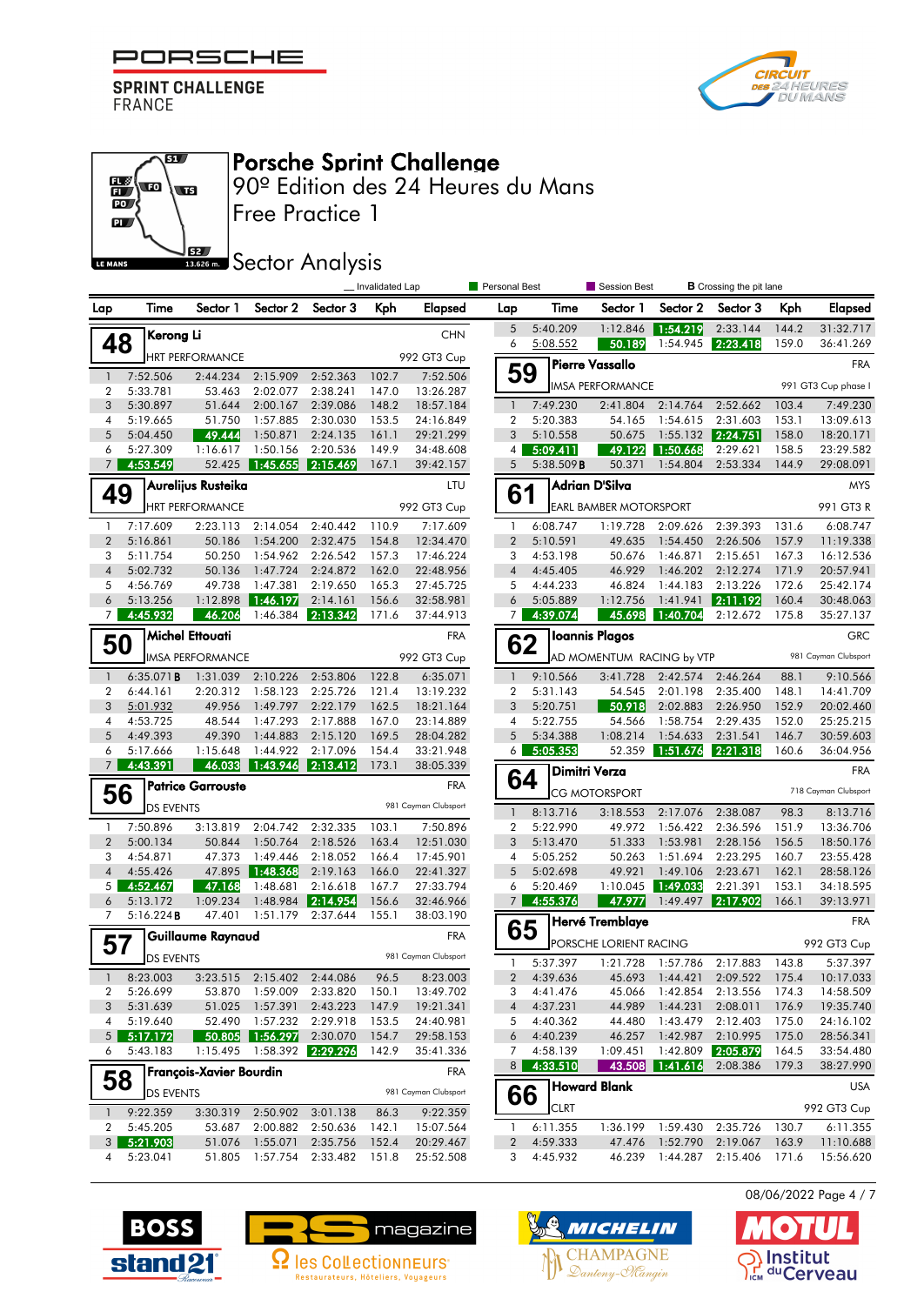#### F PORSCHE

**SPRINT CHALLENGE FRANCE** 

 $\overline{\mathbf{u}}$ 

 $\overline{\mathbf{w}}$ 

62

 $\mathbb{E}\left($  to

 $\mathbf{D}$  $\mathbf{p}$ 

LE MANS



# Porsche Sprint Challenge

Free Practice 1 90º Edition des 24 Heures du Mans

#### **SECOLOGY** Analysis

|                          |                      |                           | _ Invalidated Lap<br>Personal Best<br>Session Best<br><b>B</b> Crossing the pit lane |                       |                |                        |                     |                      |                        |                      |                               |                |                        |
|--------------------------|----------------------|---------------------------|--------------------------------------------------------------------------------------|-----------------------|----------------|------------------------|---------------------|----------------------|------------------------|----------------------|-------------------------------|----------------|------------------------|
| Lap                      | Time                 | Sector 1                  | Sector 2                                                                             | Sector 3              | Kph            | <b>Elapsed</b>         | Lap                 | Time                 | Sector 1               | Sector 2             | Sector 3                      | Kph            | Elapsed                |
| $\overline{4}$           | 4:44.608             | 46.017                    | 1:44.119                                                                             | 2:14.472              | 172.4          | 20:41.228              | $\overline{2}$      | 5:21.470             | 51.267                 | 1:55.259             | 2:34.944                      | 152.6          | 13:37.328              |
| 5                        | 4:46.753             | 46.432                    | 1:45.394                                                                             | 2:14.927              | 171.1          | 25:27.981              | 3                   | 5:14.544             | 51.825                 | 1:54.064             | 2:28.655                      | 156.0          | 18:51.872              |
| 6                        | 5:10.566             | 1:08.563                  | 1:44.592                                                                             | 2:17.411              | 157.9          | 30:38.547              | $\overline{4}$      | 5:07.701             | 49.662                 | 1:54.103             | 2:23.936                      | 159.4          | 23:59.573              |
| $7\overline{ }$          | 4:39.880             | 45.500                    | 1:44.088                                                                             | 2:10.292              | 175.3          | 35:18.427              | 5                   | 5:00.101             | 49.340                 | 1:49.821             | 2:20.940                      | 163.5          | 28:59.674              |
|                          |                      | Jean Charles Carminati    |                                                                                      |                       |                | <b>FRA</b>             | 6                   | 5:20.120             | 1:12.250               | 1:48.902             | 2:18.968                      | 153.2          | 34:19.794              |
| 67                       |                      | <b>RIVIERA MOTORSPORT</b> |                                                                                      |                       |                | 718 Cayman Clubsport   | 7                   | 4:55.435             | 49.758                 | 1:49.817             | 2:15.860                      | 166.0          | 39:15.229              |
| $\overline{\phantom{a}}$ | 8:03.946B            | 3:13.390                  | 2:08.479                                                                             | 2:42.077              | 100.3          | 8:03.946               | 77                  |                      | <b>Tugdual Rabreau</b> |                      |                               |                | <b>FRA</b>             |
| 2                        | 6:47.016             | 2:27.797                  | 1:52.778                                                                             | 2:26.441              | 120.5          | 14:50.962              |                     | <b>CLRT</b>          |                        |                      |                               |                | 992 GT3 Cup            |
| 3                        | 5:03.056             | 49.573                    | 1:52.386                                                                             | 2:21.097              | 161.9          | 19:54.018              | $\mathbf{1}$        | 6:34.626             | 1:54.375               | 2:07.608             | 2:32.643                      | 123.0          | 6:34.626               |
| 4                        | 4:57.656             | 48.214                    | 1:49.175                                                                             | 2:20.267              | 164.8          | 24:51.674              | $\overline{2}$      | 4:59.762             | 50.220                 | 1:51.206             | 2:18.336                      | 163.6          | 11:34.388              |
| 5                        | 4:56.229             | 47.662                    | 1:48.973                                                                             | 2:19.594              | 165.6          | 29:47.903              | 3                   | 4:53.913             | 47.791                 | 1:46.960             | 2:19.162                      | 166.9          | 16:28.301              |
| 6                        | 5:24.185             | 1:19.448                  | 1:49.353                                                                             | 2:15.384              | 151.3          | 35:12.088              | 4                   | 4:47.009             | 47.996                 | 1:45.883             | 2:13.130                      | 170.9          | 21:15.310              |
|                          |                      | Didier Jardin             |                                                                                      |                       |                | <b>FRA</b>             | 5                   | 4:47.588             | 48.148                 | 1:44.657             | 2:14.783                      | 170.6          | 26:02.898              |
| 68                       |                      | <b>CG MOTORSPORT</b>      |                                                                                      |                       |                | 981 Cayman Clubsport   | 6<br>7 <sup>1</sup> | 5:11.990<br>4:40.312 | 1:13.412<br>46.907     | 1:45.168<br>1:43.861 | 2:13.410<br> 2:09.544         | 157.2<br>175.0 | 31:14.888<br>35:55.200 |
| $\overline{1}$           | 9:02.815             | 3:34.649                  | 2:26.198                                                                             | 3:01.968              | 89.4           | 9:02.815               |                     |                      |                        |                      |                               |                |                        |
| 2                        | 5:47.372             | 55.581                    | 2:05.066                                                                             | 2:46.725              | 141.2          | 14:50.187              | 79                  |                      | <b>Steve Liquorish</b> |                      |                               |                | GBR                    |
| 3                        | 5:37.104             | 53.129                    | 2:02.822                                                                             | 2:41.153              | 145.5          | 20:27.291              |                     | <b>GDL RACING</b>    |                        |                      |                               |                | 992 GT3 Cup            |
| 4                        | 5:34.716             | 52.701                    | 2:00.532                                                                             | 2:41.483              | 146.6          | 26:02.007              | $\mathbf{1}$        | 7:08.986             | 2:21.694               | 2:12.516             | 2:34.776                      | 113.1          | 7:08.986               |
| 5                        | 5:49.839             | 1:16.073                  | 1:56.697                                                                             | 2:37.069              | 140.2          | 31:51.846              | $\overline{2}$      | 5:01.195             | 51.697                 | 1:49.276             | 2:20.222                      | 162.9          | 12:10.181              |
| 6                        | 5:32.401             | 53.237                    | 2:00.386                                                                             | 2:38.778              | 147.6          | 37:24.247              | 3                   | 4:51.625             | 47.453                 | 1:45.949             | 2:18.223                      | 168.2          | 17:01.806              |
|                          |                      | <b>Rodolphe Gabrion</b>   |                                                                                      |                       |                | <b>FRA</b>             | $\overline{4}$      | 4:52.192             | 47.526                 | 1:45.368             | 2:19.298                      | 167.9          | 21:53.998              |
| 70                       |                      |                           |                                                                                      |                       |                |                        | 5                   | 4:57.777             | 48.287                 | 1:45.973             | 2:23.517                      | 164.7          | 26:51.775              |
|                          |                      | <b>REMPP RACING</b>       |                                                                                      |                       |                | 981 Cayman Clubsport   | 6                   | 5:09.984             | 1:09.865               | 1:45.477             | 2:14.642                      | 158.2          | 32:01.759              |
| $\overline{1}$           | 8:01.418             | 3:14.660                  | 2:13.047                                                                             | 2:33.711              | 100.8          | 8:01.418               | 7 <sup>1</sup>      | 4:45.984             | 48.103                 | 1:46.265             | 2:11.616                      | 171.5          | 36:47.743              |
| $\overline{2}$           | 5:20.338             | 53.197                    | 1:58.353                                                                             | 2:28.788              | 153.1          | 13:21.756              |                     |                      | Roberto Fecchio        |                      |                               |                | <b>ITA</b>             |
| 3                        | 5:08.640             | 51.086                    | 1:54.000                                                                             | 2:23.554              | 158.9          | 18:30.396              | 80                  | <b>GDL RACING</b>    |                        |                      |                               |                | 991 GT3 Cup phase II   |
| 4<br>5                   | 5:05.481             | 50.240                    | 1:52.641                                                                             | 2:22.600              | 160.6          | 23:35.877              | $\mathbf{1}$        |                      |                        |                      |                               | 103.6          |                        |
| 6                        | 4:59.577<br>5:19.066 | 48.488<br>1:11.826        | 1:50.246<br>1:51.093                                                                 | 2:20.843<br> 2:16.147 | 163.7<br>153.7 | 28:35.454<br>33:54.520 | $\overline{2}$      | 7:48.510<br>5:28.066 | 2:35.205<br>53.981     | 2:17.294<br>1:58.565 | 2:56.011<br>2:35.520          | 149.5          | 7:48.510<br>13:16.576  |
| 7 <sup>1</sup>           | 4:57.217             | 48.806                    | 1:49.392                                                                             | 2:19.019              | 165.0          | 38:51.737              | 3                   | 5:12.562             | 51.694                 | 1:53.006             | 2:27.862                      | 156.9          | 18:29.138              |
|                          |                      |                           |                                                                                      |                       |                |                        | 4                   | 5:09.949             | 51.292                 | 1:51.301             | 2:27.356                      | 158.3          | 23:39.087              |
| 72                       |                      | Hervé Glinche             |                                                                                      |                       |                | <b>FRA</b>             | 5                   | 5:38.461             | 49.466                 | 1:50.246             | 2:58.749                      | 144.9          | 29:17.548              |
|                          |                      | <b>GLINCHE RACING</b>     |                                                                                      |                       |                | 981 Cayman Clubsport   | 6                   | 5:30.633             | 1:15.919               | 1:50.951             | 2:23.763                      | 148.4          | 34:48.181              |
| -1                       | 7:50.694             | 3:10.663                  | 2:05.227                                                                             | 2:34.804              | 103.1          | 7:50.694               | $\overline{7}$      | 4:55.670             | 51.048                 | 1:48.627             | 2:15.995                      | 165.9          | 39:43.851              |
| $\overline{2}$           | 5:03.645             | 50.071                    | 1:52.382                                                                             | 2:21.192              | 161.5          | 12:54.339              |                     |                      | <b>Jim Michaelian</b>  |                      |                               |                | <b>USA</b>             |
| 3                        | 4:53.949             | 48.519                    | 1:48.466                                                                             | 2:16.964              | 166.9          | 17:48.288              | 81                  | <b>GDL RACING</b>    |                        |                      |                               |                | 991 GT3 Cup phase II   |
| $\overline{4}$           | 4:58.883             | 48.444                    | 1:48.313                                                                             | 2:22.126              | 164.1          | 22:47.171              |                     |                      |                        |                      |                               |                |                        |
| 5                        | 4:56.444             | 48.589                    | 1:47.753                                                                             | 2:20.102              | 165.5          | 27:43.615              | $\mathbf{1}$        | 7:45.192             | 2:32.848               | 2:16.883             | 2:55.461                      | 104.3          | 7:45.192               |
| 6                        | 5:11.311             | 1:09.038                  | 1:47.786                                                                             | 2:14.487              | 157.6          | 32:54.926              | $\overline{2}$      | 5:31.242             | 53.643                 | 2:00.251             | 2:37.348                      | 148.1          | 13:16.434              |
| $\overline{7}$           | 4:48.767             | 47.350                    | 1:47.667                                                                             | 2:13.750              | 169.9          | 37:43.693              | 3<br>$\overline{4}$ | 6:03.110<br>5:25.823 | 56.142<br>56.810       | 1:55.550<br>1:55.704 | 3:11.418<br>2:33.309          | 135.1<br>150.6 | 19:19.544<br>24:45.367 |
| 73                       |                      | Laurent Nuss              |                                                                                      |                       |                | <b>FRA</b>             | 5                   | 5:14.875             | 53.232                 |                      | 1:55.137 2:26.506             | 155.8          | 30:00.242              |
|                          | 911 IMPACT           |                           |                                                                                      |                       |                | 718 Cayman Clubsport   | 6                   | 5:35.942             | 1:13.799               | 1:52.159             | 2:29.984                      | 146.0          | 35:36.184              |
| $\mathbf{1}$             | 8:28.775             | 3:31.596                  | 2:10.586                                                                             | 2:46.593              | 95.4           | 8:28.775               |                     |                      | Stefano Borghi         |                      |                               |                | <b>ITA</b>             |
| 2                        | 5:13.833             | 50.298                    | 1:52.967                                                                             | 2:30.568              | 156.3          | 13:42.608              | 82                  |                      |                        |                      |                               |                |                        |
| 3                        | 5:15.474             | 50.636                    | 1:51.588                                                                             | 2:33.250              | 155.5          | 18:58.082              |                     | <b>GDL RACING</b>    |                        |                      |                               |                | 991 GT3 Cup phase II   |
| 4                        | 5:09.748             | 52.076                    | 1:51.459                                                                             | 2:26.213              | 158.4          | 24:07.830              | 1.                  | 7:48.060             | 2:34.328               | 2:16.761             | 2:56.971                      | 103.7          | 7:48.060               |
| 5                        | 5:06.165             | 50.456                    | 1:51.825                                                                             | 2:23.884              | 160.2          | 29:13.995              | $\overline{2}$      | 5:20.013             | 51.973                 | 1:56.641             | 2:31.399                      | 153.3          | 13:08.073              |
| 6                        | 5:26.706             | 1:12.373                  | 1:50.065                                                                             | 2:24.268              | 150.1          | 34:40.701              | 3                   | 5:09.259             | 50.553                 | 1:53.411             | 2:25.295                      | 158.6          | 18:17.332              |
| 7                        | 5:01.548             |                           | 49.569 1:49.637 2:22.342                                                             |                       | 162.7          | 39:42.249              | 4                   | 5:01.536             | 49.124                 | 1:49.202             | 2:23.210                      | 162.7          | 23:18.868              |
| 76                       |                      | <b>Bertrand Dumarcet</b>  |                                                                                      |                       |                | <b>FRA</b>             | 5 <sub>1</sub>      | 4:55.482             | 48.941                 | 1:46.392             | 2:20.149                      | 166.0          | 28:14.350              |
|                          |                      | CG MOTORSPORT             |                                                                                      |                       |                | 718 Cayman Clubsport   | 6<br>7              | 5:17.181<br>4:50.090 | 1:14.165<br>48.792     | 1:46.892             | 2:16.124<br>1:46.552 2:14.746 | 154.7<br>169.1 | 33:31.531<br>38:21.621 |
|                          |                      |                           |                                                                                      |                       |                |                        |                     |                      |                        |                      |                               |                |                        |
| $\mathbf{1}$             | 8:15.858             | 3:24.466                  | 2:12.304 2:39.088                                                                    |                       | 97.9           | 8:15.858               |                     |                      |                        |                      |                               |                |                        |







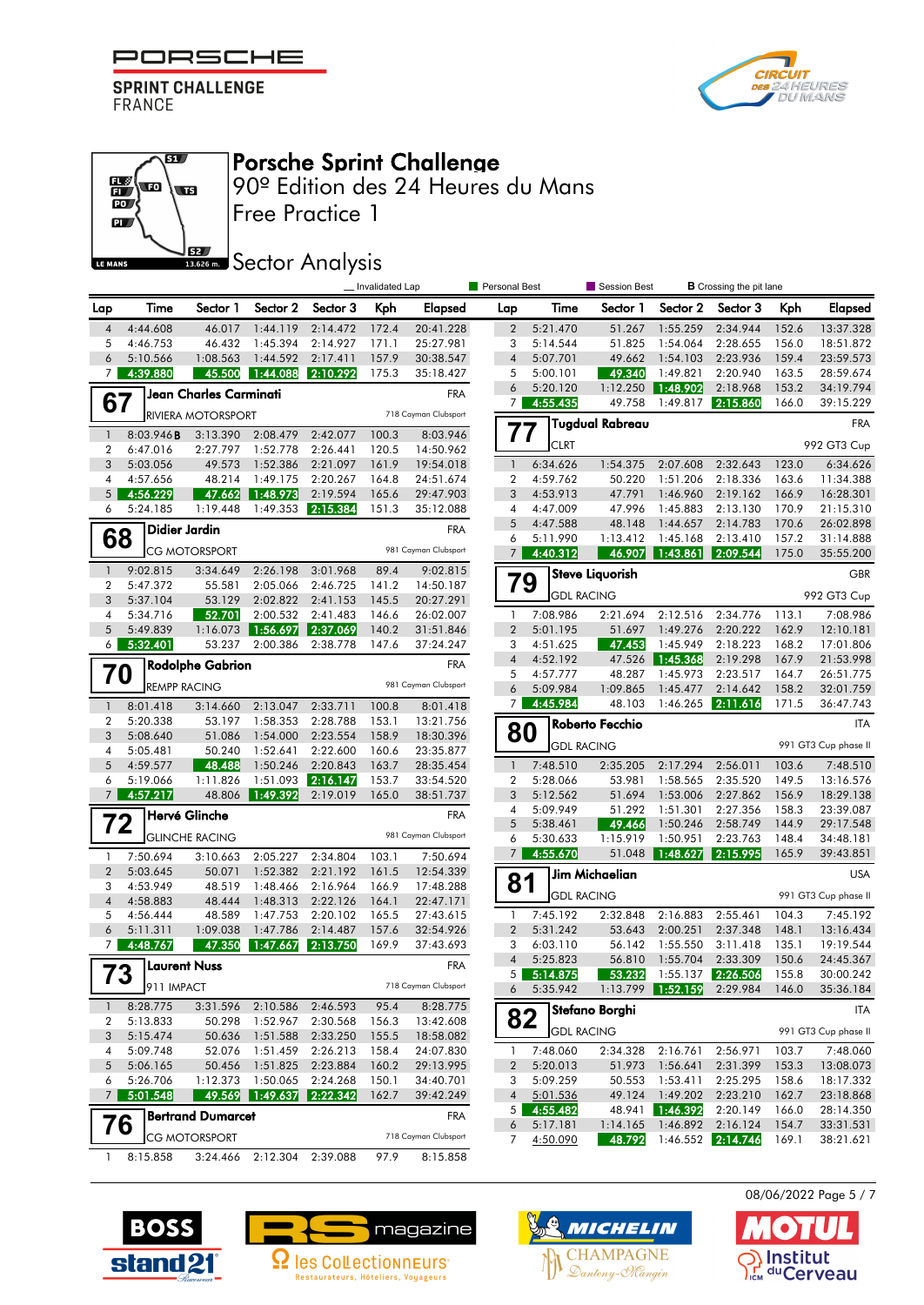

67

 $\overline{\mathbf{w}}$ 

62

 $\mathbb{E}\left( \mathbf{r}\right)$ 

 $\mathbf{D}$  $\mathbf{p}$ 

LE MANS



## Porsche Sprint Challenge

Free Practice 1 90º Edition des 24 Heures du Mans

**SECOLOGY** Analysis

|                     |                        |                         |                                      |                                | _Invalidated Lap |                        | Personal Best       | Session Best<br><b>B</b> Crossing the pit lane |                                       |                             |                              |                |                        |  |
|---------------------|------------------------|-------------------------|--------------------------------------|--------------------------------|------------------|------------------------|---------------------|------------------------------------------------|---------------------------------------|-----------------------------|------------------------------|----------------|------------------------|--|
| Lap                 | Time                   | Sector 1                | Sector 2                             | Sector 3                       | Kph              | <b>Elapsed</b>         | Lap                 | Time                                           | Sector 1                              | Sector 2                    | Sector 3                     | Kph            | <b>Elapsed</b>         |  |
|                     |                        | <b>Bashar Mardini</b>   |                                      |                                |                  | <b>UAE</b>             | 6                   | 5:13.967                                       | 1:08.842                              | 1:47.090                    | 2:18.035                     | 156.2          | 33:53.733              |  |
| 83                  |                        | <b>HUBER RACING</b>     |                                      |                                |                  | 992 GT3 Cup            | $\overline{7}$      | 4:48.931                                       | 47.850                                | 1:46.921                    | 2:14.160                     | 169.8          | 38:42.664              |  |
| $\mathbf{1}$        | 6:55.307               | 2:05.818                |                                      | 2:25.149 2:24.340              | 116.9            | 6:55.307               | 90                  |                                                | <b>Mark Thomas</b>                    |                             |                              |                | CAN                    |  |
| 2                   | 4:51.631               | 47.891                  | 1:45.544                             | 2:18.196                       | 168.2            | 11:46.938              |                     | <b>ID RACING</b>                               |                                       |                             |                              |                | 992 GT3 Cup            |  |
| 3                   | 4:42.646               | 46.901                  | 1:41.590                             | 2:14.155                       | 173.6            | 16:29.584              | $\overline{1}$      | 7:35.424                                       | 2:20.861                              | 2:21.969                    | 2:52.594                     | 106.6          | 7:35.424               |  |
| 4                   | 4:35.421               | 45.802                  | 1:40.424                             | 2:09.195                       | 178.1            | 21:05.005              | $\overline{2}$      | 5:31.019                                       | 53.826                                | 2:01.231                    | 2:35.962                     | 148.2          | 13:06.443              |  |
| 5                   | 4:50.761               | 54.695                  | 1:40.981                             | 2:15.085                       | 168.7            | 25:55.766              | 3                   | 5:12.443                                       | 50.494                                | 1:54.504                    | 2:27.445                     | 157.0          | 18:18.886              |  |
| 6                   | 5:33.114B              | 1:13.722                | 1:44.868                             | 2:34.524                       | 147.3            | 31:28.880              | $\overline{4}$      | 5:02.085                                       | 51.729                                | 1:48.505                    | 2:21.851                     | 162.4          | 23:20.971              |  |
| 84                  | Kai Pfister            |                         |                                      |                                |                  | <b>DEU</b>             | 5<br>6              | 4:58.528<br>5:19.377                           | 48.885<br>1:14.289                    | 1:45.753<br>1:47.691        | 2:23.890<br>2:17.397         | 164.3<br>153.6 | 28:19.499<br>33:38.876 |  |
|                     |                        | <b>HUBER RACING</b>     |                                      |                                |                  | 992 GT3 Cup            | $\overline{7}$      | 4:47.690                                       | 46.532                                | 1:45.918                    | 2:15.240                     | 170.5          | 38:26.566              |  |
| $\mathbf{1}$        | 6:23.613               | 1:59.268                | 1:57.682                             | 2:26.663                       | 126.5            | 6:23.613               |                     |                                                | Jeronimo Guzman                       |                             |                              |                |                        |  |
| $\overline{2}$      | 4:58.334               | 47.890                  | 1:49.398                             | 2:21.046                       | 164.4            | 11:21.947              | 91                  |                                                |                                       |                             |                              |                | <b>MEX</b>             |  |
| 3                   | 4:47.147               | 46.466                  | 1:46.432                             | 2:14.249                       | 170.8            | 16:09.094              |                     | <b>ID RACING</b>                               |                                       |                             |                              |                | 992 GT3 Cup            |  |
| 4                   | 4:38.618               | 44.753                  | 1:42.742                             | 2:11.123                       | 176.1            | 20:47.712              | 1                   | 7:37.576                                       | 2:17.818                              | 2:17.771                    | 3:01.987                     | 106.1          | 7:37.576               |  |
| 5                   | 4:44.011               | 44.824                  | 1:45.358                             | 2:13.829                       | 172.7            | 25:31.723              | $\overline{2}$      | 5:21.698                                       | 53.965                                | 1:56.817                    | 2:30.916                     | 152.5          | 12:59.274              |  |
| 6                   | 4:59.963               | 1:10.572                | 1:42.990                             | 2:06.401                       | 163.5            | 30:31.686              | 3                   | 5:07.789                                       | 50.572                                | 1:53.221                    | 2:23.996                     | 159.4          | 18:07.063              |  |
| 7 <sup>1</sup>      | 4:35.748               | 46.241                  | 1:43.357                             | 2:06.150                       | 177.9            | 35:07.434              | $\overline{4}$<br>5 | 4:59.824<br>4:58.496                           | 49.947<br>49.514                      | 1:48.520<br>1:48.593        | 2:21.357<br>2:20.389         | 163.6<br>164.3 | 23:06.887<br>28:05.383 |  |
| 85                  |                        | Stefan Kiefer           |                                      |                                |                  | <b>DEU</b>             | 6                   | 5:23.960                                       | 1:19.005                              | 1:46.183                    | 2:18.772                     | 151.4          | 33:29.343              |  |
|                     |                        | <b>HUBER RACING</b>     |                                      |                                |                  | 981 Cayman Clubsport   | $\overline{7}$      | 4:43.974                                       | 47.633                                | 1:44.391                    | 2:11.950                     | 172.7          | 38:13.317              |  |
| $\mathbf{1}$        | 9:17.067               | 3:43.019                | 2:39.857                             | 2:54.191                       | 87.1             | 9:17.067               |                     |                                                | <b>Dominique Bastien</b>              |                             |                              |                | <b>USA</b>             |  |
| $\overline{2}$      | 5:56.364               | 56.863                  | 2:08.829                             | 2:50.672                       | 137.7            | 15:13.431              | 92                  |                                                |                                       |                             |                              |                |                        |  |
| 3                   | 5:49.893               | 57.286                  | 2:06.738                             | 2:45.869                       | 140.2            | 21:03.324              |                     |                                                | SPEED LOVER                           |                             |                              |                | 992 GT3 Cup            |  |
| $\overline{4}$      | 5:50.061               | 58.918                  | 2:04.887                             | 2:46.256                       | 140.1            | 26:53.385              | $\overline{1}$      | 6:31.878                                       | 2:07.282                              |                             |                              | 123.8          | 6:31.878               |  |
| 5<br>6              | 5:49.194<br>5:30.500   | 1:20.047<br>56.167      | 1:57.561<br>1:59.517                 | 2:31.586<br>2:34.816           | 140.5<br>148.4   | 32:42.579<br>38:13.079 | $\overline{2}$<br>3 | 4:54.962<br>4:49.559                           | 48.283<br>49.517                      |                             |                              | 166.3<br>169.4 | 11:26.840<br>16:16.399 |  |
|                     |                        |                         |                                      |                                |                  |                        | 4 <sup>1</sup>      | 4:43.365                                       | 46.556                                |                             |                              | 173.1          | 20:59.764              |  |
| 86                  |                        | Stefano Höge            |                                      |                                |                  | DEU                    | 5                   | 4:45.554                                       | 46.858                                |                             |                              | 171.8          | 25:45.318              |  |
|                     |                        | <b>HUBER RACING</b>     |                                      |                                |                  | 981 Cayman Clubsport   | 6                   | 5:10.322                                       | 1:12.578                              |                             |                              | 158.1          | 30:55.640              |  |
| $\mathbf{1}$        | 8:23.761               | 3:26.448                | 2:14.706                             | 2:42.607                       | 96.3             | 8:23.761               | $\overline{7}$      | 4:53.040B                                      | 46.305                                |                             |                              | 167.4          | 35:48.680              |  |
| $\overline{2}$      | 5:17.493               | 53.603                  | 1:53.290                             | 2:30.600                       | 154.5            | 13:41.254              |                     | P.J. Hyett                                     |                                       |                             |                              |                | <b>USA</b>             |  |
| 3                   | 5:21.677               | 51.609                  | 1:54.934                             | 2:35.134                       | 152.5            | 19:02.931              | 93                  | SPEED LOVER                                    |                                       |                             |                              |                | 992 GT3 Cup            |  |
| $\overline{4}$<br>5 | 5:15.143<br>5:08.933   | 51.639<br>50.256        | 1:54.560<br>1:51.582                 | 2:28.944<br>2:27.095           | 155.7<br>158.8   | 24:18.074<br>29:27.007 | $\mathbf{1}$        | 5:40.185                                       | 1:20.694                              | 1:57.993                    | 2:21.498                     | 142.7          | 5:40.185               |  |
| 6                   | 5:33.074               | 1:15.572                | 1:53.220                             | 2:24.282                       | 147.3            | 35:00.081              | 2                   | 4:52.570                                       | 49.968                                | 1:46.480                    | 2:16.122                     | 167.7          | 10:32.755              |  |
|                     |                        |                         |                                      |                                |                  |                        | 3                   | 4:46.223                                       | 47.501                                | 1:43.980                    | 2:14.742                     | 171.4          | 15:18.978              |  |
| 88                  |                        | <b>Franck Leherpeur</b> |                                      |                                |                  | <b>FRA</b>             | $\overline{4}$      | 4:46.323                                       | 47.319                                | 1:44.200                    | 2:14.804                     | 171.3          | 20:05.301              |  |
|                     | <b>CLRT</b>            |                         |                                      |                                |                  | 992 GT3 Cup            | 5                   | 4:39.854                                       | 46.136                                | 1:42.496                    | 2:11.222                     | 175.3          | 24:45.155              |  |
| $\mathbf{1}$        | 6:09.950               | 1:56.530                | 1:52.164                             | 2:21.256                       | 131.2            | 6:09.950               | 6                   | 4:43.752                                       | 47.075                                | 1:41.235                    | 2:15.442                     | 172.9          | 29:28.907              |  |
| $\overline{2}$      | 4:43.411               | 46.813                  | 1:44.295                             | 2:12.303                       | 173.1            | 10:53.361              | 7                   | 5:11.212                                       | 1:11.952                              | 1:46.420<br>1:41.225        | 2:12.840<br>2:11.158         | 157.6          | 34:40.119              |  |
| 3                   | 4:39.311               | 45.291                  | 1:42.771                             | 2:11.249                       | 175.6            | 15:32.672              | 8 <sup>1</sup>      | 4:37.426                                       | 45.043                                |                             |                              | 176.8          | 39:17.545              |  |
| 5                   | 4 4:37.359<br>4:36.283 |                         | 45.426 1:41.192 2:09.665             | 44.654 1:42.670 2:10.035 176.9 | 177.5            | 20:10.031<br>24:46.314 | ┍<br>94             |                                                | $\overline{\mathbb{u}}$ John de Wilde |                             |                              |                | <b>BEL</b>             |  |
| 6                   | 4:37.633               | 46.219                  |                                      | 1:43.111 2:08.303              | 176.7            | 29:23.947              |                     | <b>SPEED LOVER</b>                             |                                       |                             |                              |                | 992 GT3 Cup            |  |
| 7                   | 4:58.809               | 1:11.630                | 1:42.072                             | 2:05.107                       | 164.2            | 34:22.756              | $\mathbf{1}$        | 6:12.131                                       |                                       |                             | 1:58.574  1:53.613  2:19.944 | 130.4          | 6:12.131               |  |
|                     | 8 4:27.038             | 44.087                  | 1:40.114   2:02.837                  |                                | 183.7            | 38:49.794              | $\mathbf{2}$        | 4:46.279                                       | 47.203                                | 1:45.916                    | 2:13.160                     | 171.3          | 10:58.410              |  |
|                     | <b>Nick Jones</b>      |                         |                                      |                                |                  | <b>GBR</b>             | 3                   | 4:41.883                                       | 46.407                                | 1:43.529                    | 2:11.947                     | 174.0          | 15:40.293              |  |
| 89                  |                        |                         |                                      |                                |                  |                        | $\overline{4}$      | 4:39.114                                       | 45.531                                | 1:42.973                    | 2:10.610                     | 175.7          | 20:19.407              |  |
|                     |                        | <b>PARKER RACING</b>    |                                      |                                |                  | 991 GT3 R              |                     | 5 4:35.554<br>64:34.287                        | 44.910                                | 1:43.232                    | 2:07.412                     | 178.0          | 24:54.961              |  |
| $\mathbf{1}$        | 5:17.396               | 1:11.171                | 1:47.574                             | 2:18.651                       | 152.9            | 5:17.396               |                     | 7 4:55.019                                     | 1:10.287                              | 45.207 1:41.549<br>1:40.039 | 2:07.531<br>2:04.693         | 178.8<br>166.3 | 29:29.248<br>34:24.267 |  |
| 2 <sub>1</sub><br>3 | 4:44.451<br>5:05.735B  | 44.873                  | 46.264 1:43.644<br>1:51.210 2:29.652 | 2:14.543                       | 172.5<br>160.4   | 10:01.847<br>15:07.582 |                     | 8 4:27.702                                     | 44.462                                |                             | 1:40.755 2:02.485            | 183.2          | 38:51.969              |  |
| $\overline{4}$      | 8:35.664               | 4:13.525                | 1:54.935                             | 2:27.204                       | 95.1             | 23:43.246              |                     |                                                |                                       |                             |                              |                |                        |  |
|                     | 5 4:56.520             |                         |                                      | 47.638 1:51.008 2:17.874 165.4 |                  | 28:39.766              |                     |                                                |                                       |                             |                              |                |                        |  |